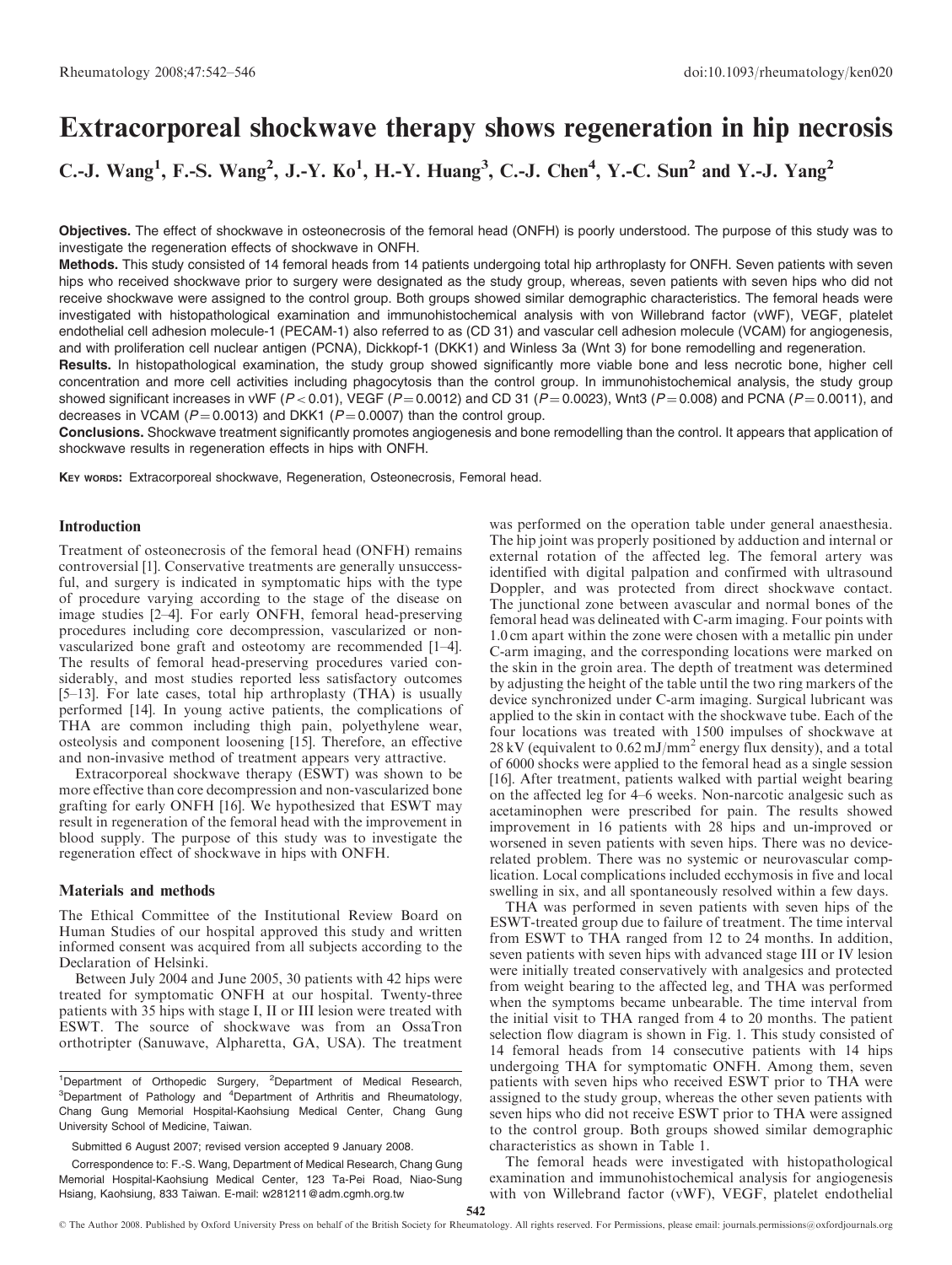

Fig. 1. Patient selection flow diagram.

TABLE 1. Patient demographic characteristics

|                                              | Study group                                     | Control group             | P-value |
|----------------------------------------------|-------------------------------------------------|---------------------------|---------|
| Number of hips                               | 7                                               | 7                         | 1.00    |
| Sex (M/F)                                    | 6/1                                             | 5/2                       | 0.515   |
| Age (yrs)                                    |                                                 |                           |         |
| Mean $\pm$ s.p. (range)                      | $41.3 \pm 11.4$ (19-56)                         | $39.9 \pm 11.8$ (21-57)   | 0.411   |
| Body weight (kg)                             |                                                 |                           |         |
| Mean $\pm$ s.p. (range)                      | $67.7 \pm 11.4$ (59-80)                         | 65.1 $\pm$ 15.8 (42-89)   | 0.36    |
| Body height (cm)                             |                                                 |                           |         |
| Mean $\pm$ s.p. (range)                      | $164.3 \pm 6.1$ (155-171)                       | $164.9 \pm 7.8$ (156-175) | 0.44    |
| Duration of disease (months)                 |                                                 |                           |         |
| Mean $\pm$ s.p. (range)                      | $18.7 \pm 9.2$ (12-28)                          | $16.3 \pm 8.8$ (8-30)     | 0.278   |
| Stage of lesion                              |                                                 |                           |         |
| Ш                                            | 5                                               | 2                         | 0.063   |
| IV                                           | 2                                               | 5                         | 0.063   |
| Size of lesion (percentage of total surface) |                                                 |                           |         |
|                                              | Mean $\pm$ s.p. (range) $42.0 \pm 10.9$ (27-53) | $48.4 \pm 24.1$ (20-76)   | 0.269   |
| Aetiology                                    |                                                 |                           |         |
| Steroid induced                              | 4                                               | 4                         | 1.00    |
| Non-steroid                                  | 3                                               | 3                         | 1.00    |

M, male; F, female.

cell adhesion molecule-1 (PECAM-1) also referred to as (CD 31) and vascular cell adhesion molecule (VCAM) and for bone remodelling and regeneration with proliferation cell nuclear antigen (PCNA), Dickkopf-1 (DKK1) and Winless 3a (Wnt 3).

## Histopathological examination

The bone specimens were decalcified and embedded in paraffin for section. The microsections were stained with haematoxylin–eosin (HE) stain. The histopathological features were examined by a bone pathologist blinded to the nature of the study. The microscopic features included tissue distributions of viable and necrotic bones, cartilaginous and fibrous tissues, cell concentration and cell activities including phagocytosis.

## Immunohistochemical stain

The harvested specimens were fixed in 4% phosphate buffer solution (PBS)-buffered paraformaldehyde for 48 h and decalcified in PBS-buffered 10% ethylenediaminetetraacetic acid (EDTA). Decalcified tissues were embedded in paraffin. The specimens were cut longitudinally into  $5-\mu m$  thick sections and transferred to polylysine-coated slides. Sections of the specimens were immunostained with specific reagents for vWF, VEGF, CD 31 and VCAM to identify angiogenesis and angiogenesis-related growth and proliferating indicators; and for PCNA, DKK1 and Wnt 3 to examine bone remodelling and regeneration (Santa Cruz Biotechnology Inc., CA, USA). The immunoreactivity in specimens was demonstrated using a horseradish peroxidase (HRP)-3'-,3'-diaminobenzidine (DAB) cell and tissue staining kit (R & D Systems, Inc., MN, USA). The immunoactivities were quantified from five areas in three sections of the same specimen using a Zeiss Axioskop 2 plus microscope (Carl Zeiss, Gottingen, Germany). All the images of each specimen were captured using a Cool CCD camera (SNAP-Pro c.f. Digital kit; Media Cybernetics, MD, USA). Images were analysed using an Image-Pro® Plus image-analysis software (Media Cybernetics). The percentage of positive immunolabelled cells over the total cells in each area was counted. Two pathologists blinded to the treatment regimens performed the measurements on all sections.

## Statistical analysis

A power analysis revealed that a sample size of seven is adequate to establish the statistical significance with  $\alpha = 0.05$  and  $power = 0.8$  with calculation based on the data provided in this study. The data between the hips with ESWT prior to THA and hips without ESWT are compared statistically using an independent *t*-test with the statistical significance at  $P < 0.05$ .

## Results

The results of histopathological examination are summarized in Table 2. The ESWT group showed significantly more viable bones with live osteocytes and less necrotic bones with empty lacunae and apoptotic cells than the control group. Considerably higher cell concentration and more cell activities including phagocytosis were observed in ESWT group than the control group (Fig. 2).

The results of immunohistochemical analysis are summarized in Table 3. The study group showed significant increases in vWF  $(P<0.01)$ , VEGF  $(P=0.0012)$  and CD 31  $(P=0.0023)$ , and a decrease in VCAM ( $P = 0.0013$ ) than the control group. The results suggested that ESWT significantly promotes angiogenesis with new vessel formation and increases the angiogenesis-related growth factors. The study group also showed significant increases in PCNA ( $P = 0.0011$ ) and Wnt 3 ( $P = 0.008$ ) and a decrease in DKK1 ( $P = 0.0007$ ) than the control. The results suggested that ESWT significantly promotes bone remodelling and regeneration. The microscopic features of the immunohistochemical stains for vWF, VEGF, CD 31, VCAM, PCNA, DKK1 and Wnt3 are shown in Figs 3–9, respectively.

## **Discussion**

The aetiologies of ONFH are multi-factorial including corticosteroid, alcohol, smoking, trauma, radiation or caisson disease and genetic [17–23]. The pathophysiology of ONFH is uncertain for most cases with speculation of vascular impairment and changes in cell biology [24, 25]. The natural history of hips with ONFH, either symptomatic or silent, usually resulted in collapse of the femoral head, and surgery became inevitable [26–29]. Core decompression is the most common procedure performed in early ONFH [5, 6, 10]. The results of core decompression varied considerably ranging from 29% to 84% in the reported literatures [1, 5, 6, 16]. The rationale of core decompression is to relieve the intra-osseous pressure of the femoral head and to promote the remodelling and regeneration of the femoral head. [5, 6, 9].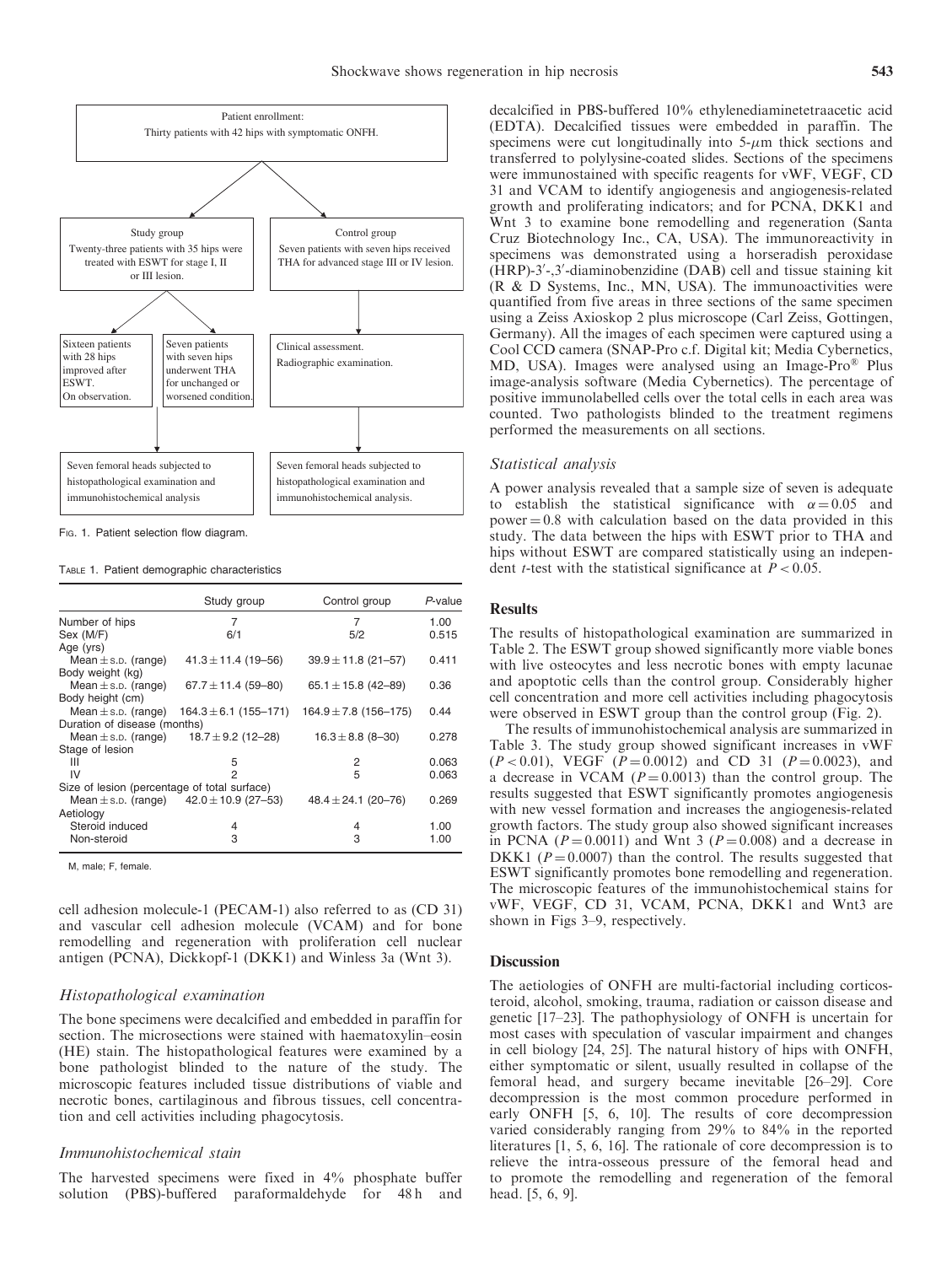### TABLE 2. The results of histopathological examination

|                                   | Shockwave $(+)$ $(n=7)$ |                         | Shockwave $(-)$ $(n=7)$  |                         |         |
|-----------------------------------|-------------------------|-------------------------|--------------------------|-------------------------|---------|
|                                   | $Mean + s.p.$           | 95% CI                  | $Mean + s.p.$            | 95% CI                  | P-value |
| Viable bone (%) (range)           | $45 \pm 11.9$ (30-60)   | $42.8 \pm 11.3$ (29-57) | $23.3\% \pm 16.8$ (0-60) | $22.1 \pm 15.9$ (0-57)  | 0.014   |
| Necrotic bone (%) (range)         | $17.1 \pm 7.6$ (10-30)  | $16.3 \pm 7.2$ (9.5–29) | 41.1 $\pm$ 19.3 (20–70)  | $39.1 \pm 18.4$ (19-67) | 0.0047  |
| Cartilage (%) (range)             | $5.7 \pm 10.2$ (0-25)   | $5.4 \pm 9.7$ (0-24)    | $3.9 \pm 4.9$ (0-10)     | $3.7 \pm 4.6$ (0-10)    | 0.4206  |
| Fibrosis (%) (range)              | $18.6 \pm 7.5$ (10-30)  | $17.6 \pm 7.1(10 - 29)$ | $22.8 \pm 9.4$ (10-40)   | $21.6 \pm 8.9$ (10-38)  | 0.3523  |
| Phagocytic histiocyte (%) (range) | $13.6 \pm 10.3$ (5-35)  | $12.9 \pm 9.8$ (5-33)   | $7.5 \pm 16$ (5-15)      | $6.3 \pm 15.2$ (4.8-14) | 0.2000  |

#### TABLE 3. The results of immunohistochemical analysis

|                       | Shockwave $(+)$ $(n=7)$ |                      | Shockwave $(-)$ $(n=7)$ |                        |         |
|-----------------------|-------------------------|----------------------|-------------------------|------------------------|---------|
|                       | $Mean + SD$             | 95% CI               | $Mean + SD$             | 95% CI                 | P-value |
| $VWF$ $%$ (range)     | $66 \pm 5 (59 - 70)$    | $63 \pm 4.7$ (56–67) | $31 \pm 5.3$ (29-39)    | $29 \pm 5.1$ (26-37)   | < 0.01  |
| $VEGF$ $(\%)$ (range) | $87 \pm 5.4$ (79-94)    | $83 \pm 5.2$ (75–89) | $64 \pm 9.3$ (49-72)    | $60 \pm 8.8$ (47–68)   | 0.0012  |
| CD 31 (%) (range)     | $62 \pm 20$ (35-92)     | $59 \pm 19$ (33-87)  | $11 \pm 4$ (6-16)       | $10.5 \pm 3.6$ (6-15)  | 0.0023  |
| $VCAM$ $(\%)$ (range) | $12 \pm 5 (8 - 20)$     | $11.6 \pm 4.5(8-19)$ | $29 \pm 7$ (20-38)      | $27.9 \pm 6.6$ (19-36) | 0.0013  |
| PCNA (%) (range)      | $85 \pm 4.5$ (78-90)    | $80 \pm 4.3$ (74–86) | $62 \pm 9$ (52-73)      | $59 \pm 8.5$ (49-69)   | 0.0011  |
| DKK1 $(%)$ (range)    | $26 \pm 11$ (12-36)     | $25 \pm 10$ (12-34)  | $71 \pm 11.8$ (61–85)   | $67 \pm 11.2$ (58–81)  | 0.0007  |
| Wnt3 $(%)$ (range)    | $55 \pm 1.1$ (53-55)    | $52 \pm 1.0$ (50-53) | $35 \pm 8$ (25–42)      | $34 \pm 7.6$ (24-40)   | 0.0080  |

The data are in mean  $\pm$  s.p. (range).

# Study group with shockwave treatment prior to THA

# shockwave prior to THA

Control group with no

# **Histopathological features**



Fig. 2. Microscopic findings with HE stain showed significantly more viable bone and cell concentration and cell activity in study group than the control group.

Study group with shockwave treatment prior to THA





FIG. 3. Microscopic findings with vWF stain showed significantly more new vessels (angiogenesis) in the study group than the control group.

Many studies reported the reparative effects of the femoral head with different methods of non-invasive treatment for hips with early ONFH [16, 30-35]. Levin et al. [30], in an experiment in rats, reported the reparative process of hyperbaric oxygen therapy with less necrotic bone as compared with the control, and hyper-oxygenation-mediated relief of ischaemia in fibroblastic, angioblastic, osteoblastic and osteoclastic activities of rat's femoral head. Alendronate was shown to be effective in the prevention of early collapse of the femoral head affected by osteonecrosis by inhibiting the osteoclast activities and decreasing the bone turnover [31–34]. Alendronate sodium is characterized Study group with shockwave treatment prior to THA

Control group with no shockwave prior to THA



FIG. 4. Microscopic features with immunohistochemical stain showed significantly higher VEGF expressions in the study group than the control group.

Study group with shockwave treatment prior to THA CD 31 Control group with no shockwave prior to THA



Fig. 5. Microscopic features with immunohistochemical stain showed significantly more CD 31 expressions in the study group than the control group.

pharmacologically by the ability to inhibit bone resorption by binding to bone mineral and subsequently inhibiting the activity of osteclasts [36]. Part of the osteoclast inhibiting action of alendronate is mediated through an action on osteoblasts [37]. Prostacyclin analogue iloprost was reported to be effective in thromboangiitis obliterans (Buerger's disease) with critical ischaemia and the management of bone necrosis-associated and idiopathic bone-marrow oedema [38–40]. However, the value of iloprost in hips with ONFH is unknown.

ESWT was shown to be effective in early ONFH. [16, 35] The results of our previous study showed that ESWT is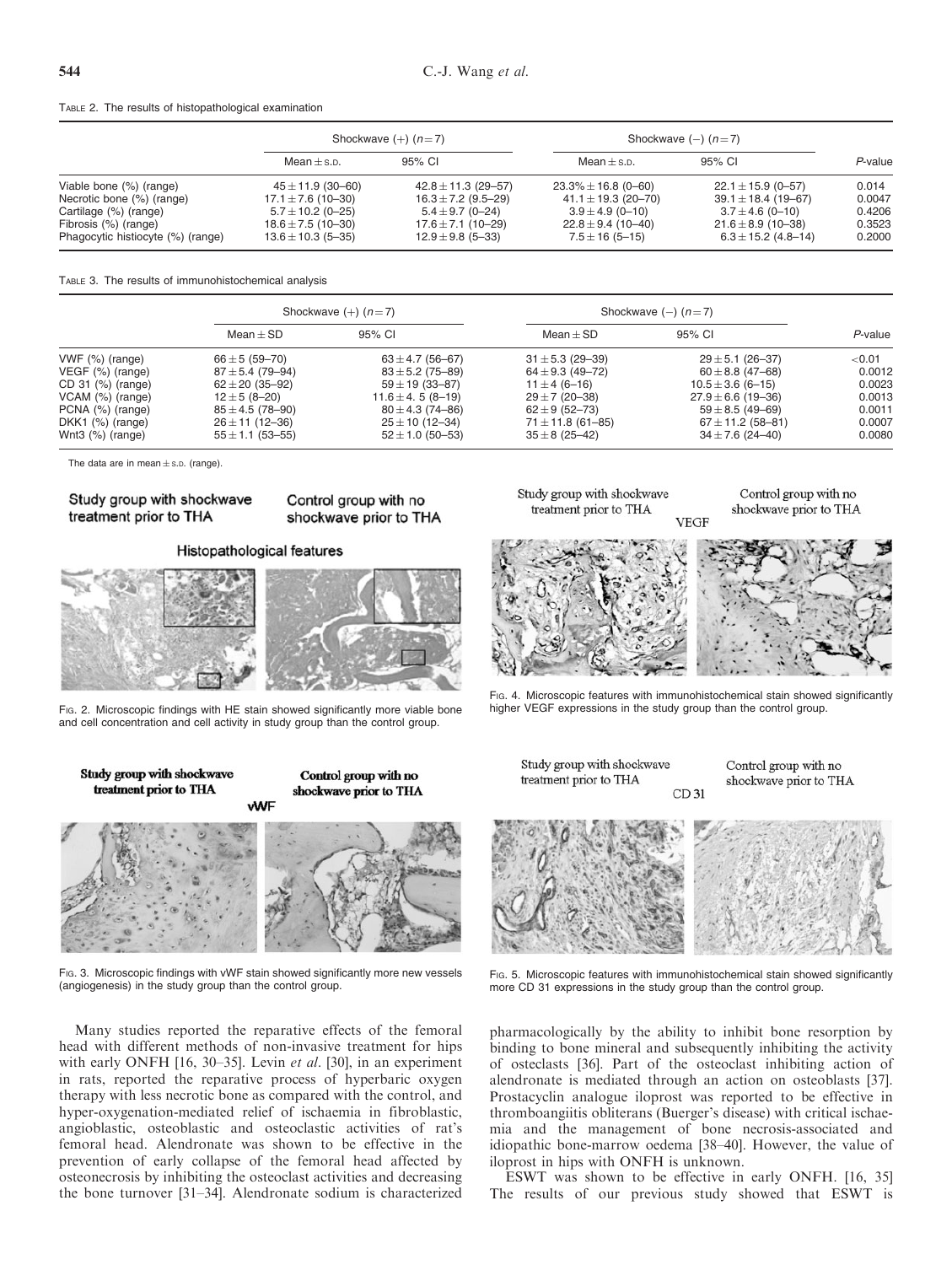Study group with shockwaye treatment prior to THA **VCAM** 





Control group with no

shockwave prior to THA

FIG. 6. Microscopic features with immunohistochemical stain showed significantly less VCAM expressions in the study group than the control group.

Study group with shockwave treatment prior to THA **PCNA** 

Control group with no shockwave prior to THA



FIG. 7. Microscopic features with immunohistochemical stain showed significantly more PCNA expressions and cell proliferations in the study group than the control group.



FIG. 8. Microscopic features with immunohistochemical stain showed significantly less DKK1 expressions in the study group than the control group.

effective in early ONFH with 79% clinical improvement and 39% regression of the lesion on MRI [16]. Despite good clinical results, the effect of shockwave in ONFH is poorly understood. The results of the current study demonstrated that ESWT-treated femoral heads showed significant increases in angiogenesis with new vessel formation and cell proliferation, bone remodelling and regeneration than the control. It appears that application of shockwave results in regenerative effects in hips with ONFH. The increased vascularity and bone remodelling do not necessarily assure bone resorption, loss of mechanical integrity and actually predispose to subchondral fracture and failure of the disease. Therefore, shockwave is best applied in hips with early stage ONFH before the crescent sign develops.

The exact mechanism of shockwave remains unknown. The results of our study in animal experiments demonstrated that shockwave treatment induces the ingrowth of neovascularization associated with increased expressions of angiogenic growth factors including endothelial nitric oxide synthase (eNOS), VEGF and

Study group with shockwaye treatment prior to THA

Control group with no shockwave prior to THA



Wnt3

FIG. 9. Microscopic features with immunohistochemical stain showed significantly more Wnt3 expressions in the study group than the control.

PCNA [41, 42] and promotes osteogenesis [43–48]. It is reasonable to believe that neovascularization may play a role in the improvement of blood supply to the femoral head that in turn promotes bone remodelling and regeneration in hips with ONFH.

## **Conclusions**

ESWT-treated hips showed significant increases in angiogenesis with new vessel formation and cell proliferation, and bone remodelling and regeneration than the controls not receiving ESWT. It appears that application of shockwave treatment results in regeneration effects in hips with ONFH.

## Rheumatology key message

 Application of extracorporeal shockwave results in regeneration effects in femoral head necrosis.

## Acknowledgements

Funding: Funds were received in total or partial support for the research or clinical study presented in this article. The funding sources were from Chang Gung Research Fund (CMRPG850301), National Science Council (92-2314-B-182A-100) and National Health Research Institute (NHRI-EX96- 9423EP).

Disclosure statement: The authors have declared no conflicts of interest.

### References

- 1 Mont MA, Jones LC, Hungerford DS. Nontraumatic osteonecrosis of the femoral head: ten years later. J Bone Joint Surg 2006;88A:1117–32.
- 2 Ficat RF. Idiopathic bone necrosis of the femoral head: early diagnosis and treatment. J Bone Joint Surg 1985;67B:3–9.
- 3 Gardeniers JWM. ARCO (Association Research Circulation Osseous) international classification of osteonecrosis. ARCO Committee on Terminology and Staging. Report on the committee meeting at Santiago de Compostella. ARCO Newsletter 1993;5:79–82.
- 4 Steinberg ME, Hayken GD, Steinberg DR. A quantitative system for staging avascular necrosis. J Bone Joint Surg 1995;77B:34–41.
- 5 Hungerford DS. Role of core decompression as treatment method for ischemic femur head necrosis. Orthopäde 1990;19:219-23.
- 6 Iorio R, Healy WL, Abramowitz AJ, Pfeifer BA. Clinical outcome and survivorship analysis of core decompression for early osteonecrosis of the femoral head. J Arthroplasty 1998;13:34–41.
- 7 Ishizaka M, Sofue M, Dohmae Y, Endo N, Takahashi HE. Vascularized iliac bone graft for avascular necrosis of the femoral head. Clin Orthop 1997;337:140–8.
- 8 Kim SY, Kim YG, Kim PT, Ihn JC, Cho BC, Koo KH. Vascularized compared with nonvascularized fibular grafts for large osteonecrotic lesions of the femoral head. J Bone Joint Surg 2005;87A:2012–8.